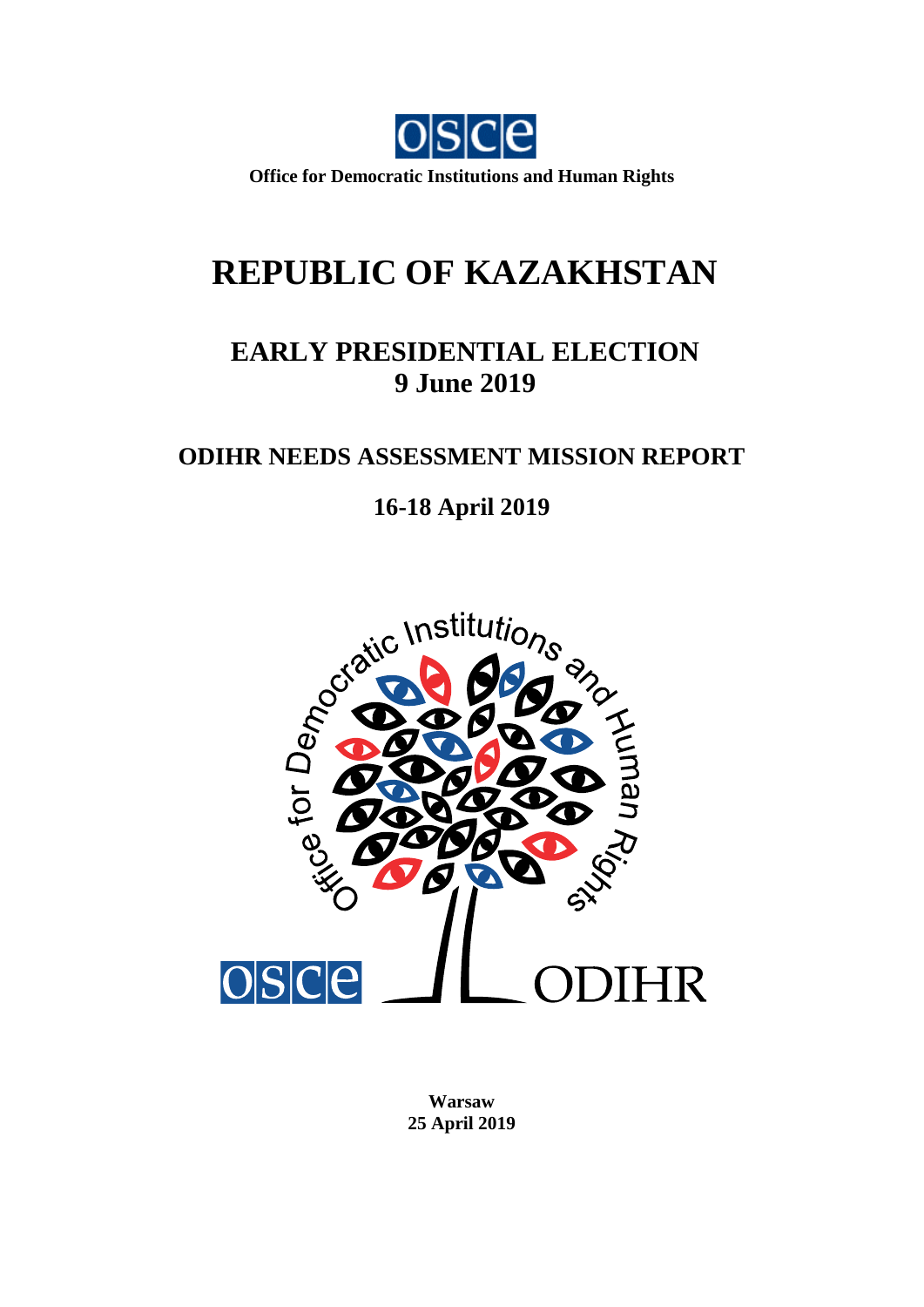### **TABLE OF CONTENTS**

| П.                    |  |  |  |
|-----------------------|--|--|--|
| TH.                   |  |  |  |
| $\mathsf{A}$ .        |  |  |  |
| $B_{\cdot}$           |  |  |  |
| $\mathcal{C}$ .       |  |  |  |
| D.                    |  |  |  |
| $E_{\rm{m}}$          |  |  |  |
| $F_{\perp}$           |  |  |  |
| G.                    |  |  |  |
| H                     |  |  |  |
| $\mathbf{L}$          |  |  |  |
| $\mathbf{IV}_{\cdot}$ |  |  |  |
|                       |  |  |  |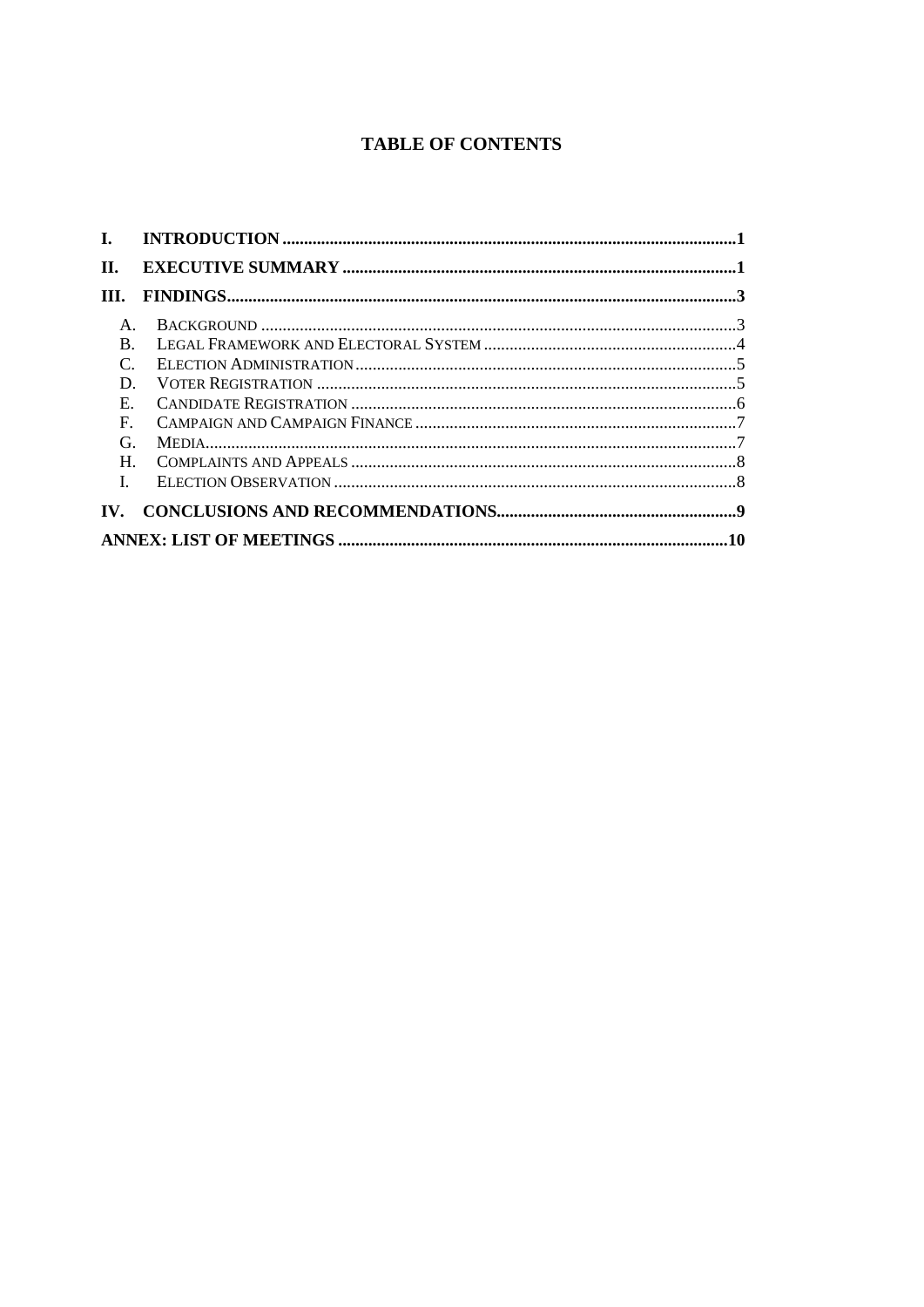#### **REPUBLIC OF KAZAKHSTAN EARLY PRESIDENTIAL ELECTION 9 June 2019**

#### **ODIHR Needs Assessment Mission Report**

#### <span id="page-2-0"></span>**I. INTRODUCTION**

Following an official invitation to observe the 9 June 2019 early presidential election and in accordance with its mandate, the OSCE Office for Democratic Institutions and Human Rights (ODIHR) undertook a Needs Assessment Mission (NAM) to Kazakhstan from 16 to 18 April. The ODIHR NAM included Radivoje Grujić and Vladimir Misev, ODIHR Election Advisers. The ODIHR NAM was joined by Dimitrije Todorić, OSCE Parliamentary Assembly Administration and Logistics Officer.

The purpose of the mission was to assess the pre-election environment and the preparations for the presidential election. Based on this assessment, the NAM was to recommend whether to deploy an ODIHR election-related activity for the forthcoming election, and if so, what type of activity best meets the identified needs. Meetings were held with officials from state institutions, as well as with representatives of political parties, media, civil society, and the international community. A list of meetings is annexed to this report.

ODIHR would like to thank the Ministry of Foreign Affairs and the OSCE Programme Office in Nur-Sultan for their assistance and co-operation in organizing the visit. ODIHR would also like to thank all of its interlocutors for meeting with the mission and sharing their views.

#### <span id="page-2-1"></span>**II. EXECUTIVE SUMMARY**

Following the 19 March resignation of President Nursultan Nazarbayev, the acting president on 9 April called for an early presidential election to be held on 9 June. If no candidate receives a majority of votes, a second round will be held within two months between the two candidates who receive the most votes. Mr. Nazarbayev retains the title of First President and remains the chairperson of the Security Council and leader of the ruling *Nur Otan* political party. This will be the sixth consecutive direct national election to be called early.

Presidential elections are primarily regulated by the Constitution, the Constitutional Law on Elections (Election Law), and regulations of the Central Election Commission (CEC). Since the last elections there have been amendments to the Election Law, including changes related to candidate rights and registration, voter registration, and the structure of lower-level election administration. Some of these changes aim to address past ODIHR recommendations. However, many previous ODIHR priority recommendations remain unaddressed, including those related to fundamental rights and freedoms, as well as to the impartiality of election administration, candidate rights and registration, and media environment. While several ODIHR NAM interlocutors expressed concerns regarding the restrictive legal framework, the authorities underlined their commitment to conduct a democratic election.

The election will be administered by a three-tiered system of commissions, headed by the CEC. The CEC informed the ODIHR NAM that the election calendar is adopted and that preparations for the election are ongoing. The CEC chairperson and two members are appointed by the president, while the lower and upper chambers of parliament each appoint two members. Members of lower-level commissions are selected by local councils, based on nominations from political parties. Several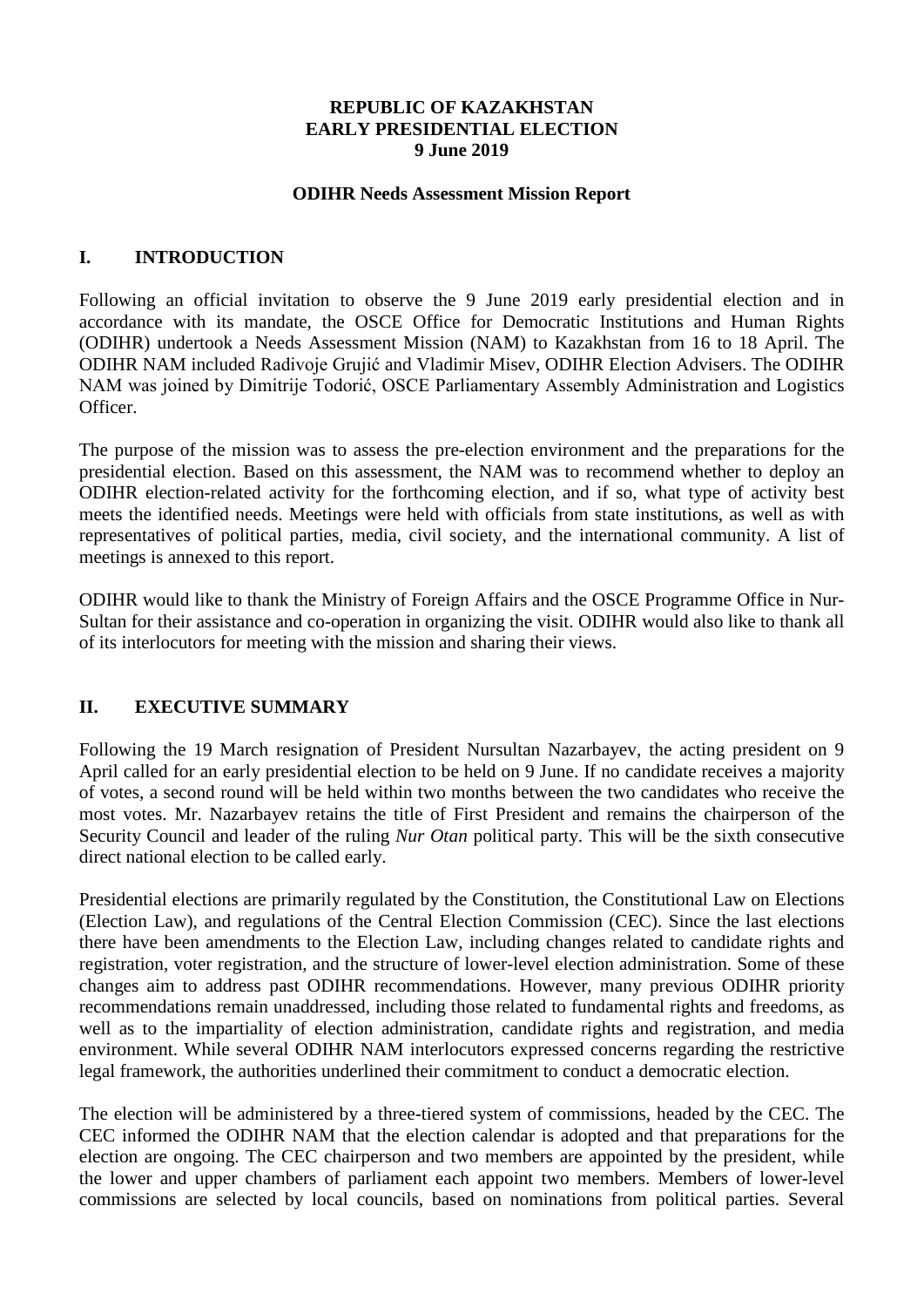ODIHR NAM interlocutors raised concerns about the impartiality of lower-level commissions and the consistent implementation of election day procedures, including voting, counting and tabulation processes.

All citizens over 18 years of age have the right to vote, except those recognized as incapable by a court and those serving prison sentences, irrespective of the gravity of the crime. Voter registration is passive and city councils compile voter lists based on the state civil registry. The CEC maintains a nationwide electronic voter list to identify duplicate entries. While the CEC informed the ODIHR NAM of several efforts to increase the accuracy of voter lists, some ODIHR NAM interlocutors noted concerns about the procedures for Absentee Voting Certificates and election day registration, which could raise the possibility of multiple voting.

In addition to having the right to vote, candidates are required to be citizens by birth, at least 40 years old, fluent in the state language, and officially resident in Kazakhstan for the last 15 years. Following amendments to the Constitution and Election Law in 2017, candidates are also required to possess a higher education and at least five years of experience in either public service or elected office. Candidates are required to support their candidature with signatures from one per cent of the electorate, pay a financial deposit, and pass a language test. Several ODIHR NAM interlocutors expressed concern about the eligibility requirements, stating that it stifles an already restrictive framework for potential candidates to register.

The election campaign starts on 11 May and ends at midnight on 7 June. The Election Law guarantees the right to conduct an unimpeded campaign for or against any candidate. Candidates require advance approval, rather than notification, to hold campaign events. A number of ODIHR NAM interlocutors stated that they are concerned about the potential abuse of state resources during the campaign, including pressure on public sector employees. The law outlines provisions for public and private financing of election campaigns.

Freedom of expression, media freedom and the right of access to information are guaranteed in the Constitution, but the legal framework for media contains a number of restrictive provisions, including on defamation and insult. Concerns were shared with the ODIHR NAM about pressure on media outlets and journalists. Television is widely considered to be the main source of political news. Most media are privately owned, but several ODIHR NAM interlocutors questioned their capacity to provide balanced coverage, taking also into account that they receive significant funds from the state budget. The Election Law provides equal access to state-funded airtime and print space, as well as the right to purchase additional airtime and space.

Election-related complaints may be filed by all electoral participants with either the superior election commission or the courts within ten days of the decision, action or inaction in question. Complaints should generally be considered within five days or, if close to election day, immediately, and can be further appealed by all electoral participants. The right to appeal the final election results is limited to the president and parliament.

The Election Law provides for citizen and international observation of elections, as well as proxies of the candidates. Citizen observers may be nominated by public associations and non-profit organizations. The authorities informed the ODIHR NAM that the invitation to observe the upcoming early presidential election was sent to several international organizations.

Most ODIHR NAM interlocutors emphasized the value of an ODIHR election observation activity for this election. Representatives of state institutions stressed their intention to conduct the electoral process transparently, in adherence to international standards for democratic elections, and welcomed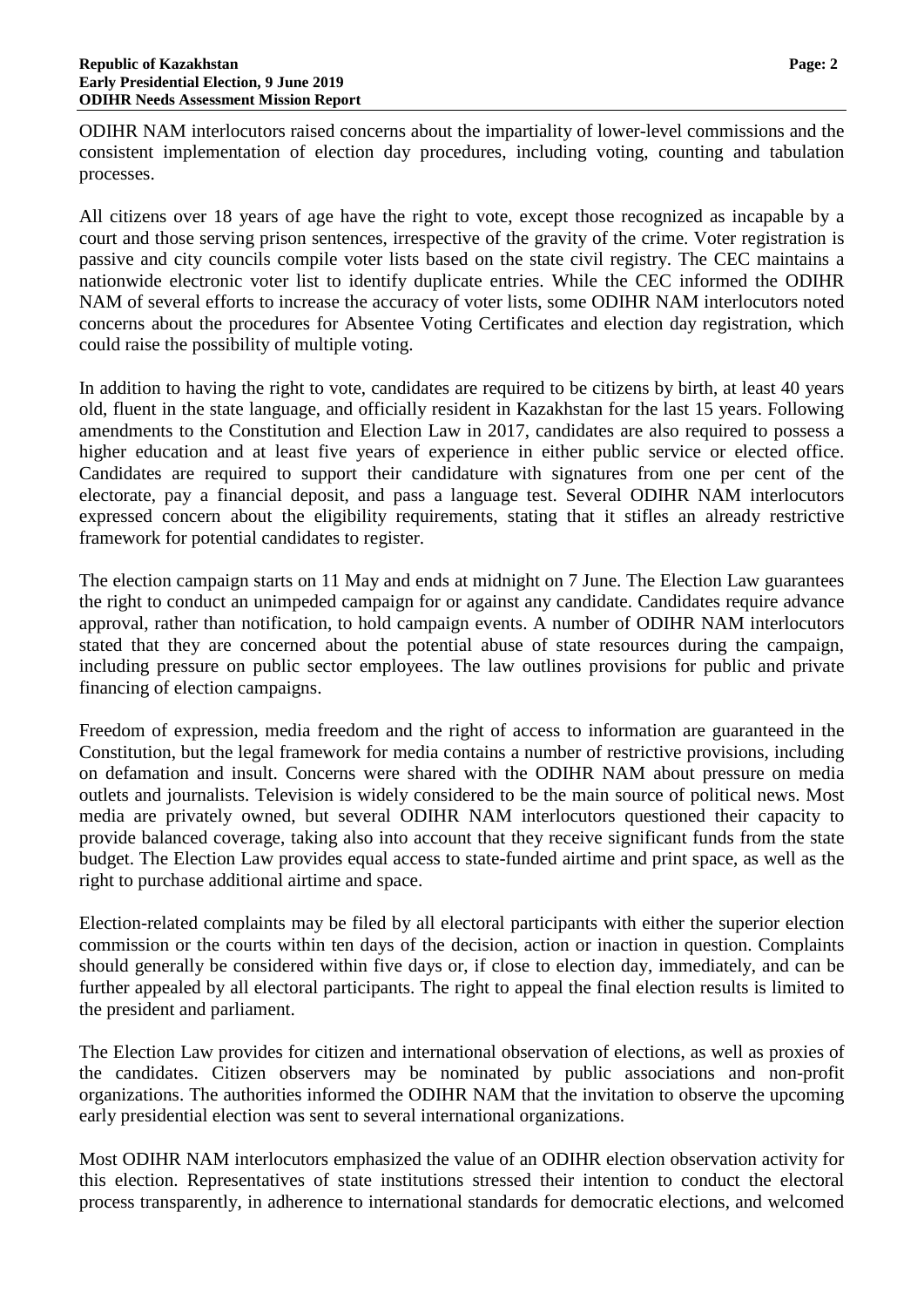observation by ODIHR and any potential recommendations to improve the electoral process. Other interlocutors stated that, although they do not expect the election to be conducted in line with democratic standards, they still see the merit of ODIHR observing all stages of the electoral process to record potential shortcomings and offer recommendations for improvements. A number of issues would benefit from specific attention. These include the impartiality of the election administration, candidate registration, the conduct of the campaign and respect for fundamental freedoms, media coverage of the elections, and the administration of election day procedures, including the vote count and tabulation of results.

Based on the findings of this report, the ODIHR NAM recommends the deployment of an Election Observation Mission for the upcoming early presidential election. In addition to a core team of experts, ODIHR will request the secondment by OSCE participating States of 24 long-term observers to follow the electoral process countrywide, as well as 300 short-term observers to follow election day procedures. In line with the ODIHR's standard methodology, the EOM will include a media monitoring element.

#### <span id="page-4-0"></span>**III. FINDINGS**

#### <span id="page-4-1"></span>**A. BACKGROUND**

On 19 March, Nursultan Nazarbayev, the country's president since 1991, resigned from office. In line with the Constitution, the Senate Speaker, Kassym-Jomart Tokayev, assumed the role of acting president.<sup>[1](#page-4-2)</sup> Mr. Nazarbayev retains the title of First President and remains the chairperson of the Security Council and leader of the ruling *Nur Otan* political party.<sup>[2](#page-4-3)</sup> On 9 April, Mr. Tokayev, after consulting with Mr. Nazarbayev, as well as with speakers of both houses of the parliament and the prime minister, and in agreement with the Constitutional Council, called for an early presidential election to be held on 9 June.

Kazakhstan has a presidential system in which the executive branch exercises wide authority relative to the parliament. The president appoints the prime minister and government, upon consultation with the parliament, as well as the foreign, internal and defence ministers, the prosecutor general and executive authorities at the regional level. The president may veto legislation passed by the parliament and has the power to dissolve parliament.

Following the 2016 early parliamentary elections, the ruling *Nur Otan* party holds 84 of the 98 directly-elected seats in the lower chamber of parliament (*Majilis*). An additional nine seats are indirectly elected by the Assembly of the People of Kazakhstan, an advisory body appointed by the president.<sup>[3](#page-4-4)</sup> Several international organizations have raised concerns over the human rights situation

<span id="page-4-2"></span><sup>&</sup>lt;sup>1</sup> The Constitution provides that in case of resignation, the Senate Speaker assumes the role of acting president until the end of term. The term of former president Nazarbayev would regularly end in 2020. Dariga Nazarbayeva, the daughter of Mr. Nazarbayev, was appointed as the new Senate Speaker.

<span id="page-4-3"></span><sup>&</sup>lt;sup>2</sup> The First President is granted significant powers for life, including membership to Security and Constitutional Councils and the right to submit initiatives to the government and other officials related to internal and foreign policy, and national security. <sup>3</sup> Two other parties are represented in the parliament: *Ak-Jol* and the Communist People's Party of Kazakhstan,

<span id="page-4-4"></span>with 7 seats each. In total, there are seven registered political parties. Other registered political parties are: *Auyl, Azat, Birlik*, and the National Social Democratic Party. Women hold some 27 per cent of seats in the lower chamber of the parliament and 2 of 18 ministerial posts. Concern about women's overall political participations have been raised, see: UN Committee on the Elimination of Discrimination against Women (CEDAW) [Concluding observations on the combined third and fourth periodic reports of Kazakhstan](https://tbinternet.ohchr.org/_layouts/treatybodyexternal/Download.aspx?symbolno=CEDAW/C/KAZ/CO/3-4&Lang=En) (10 March 2014).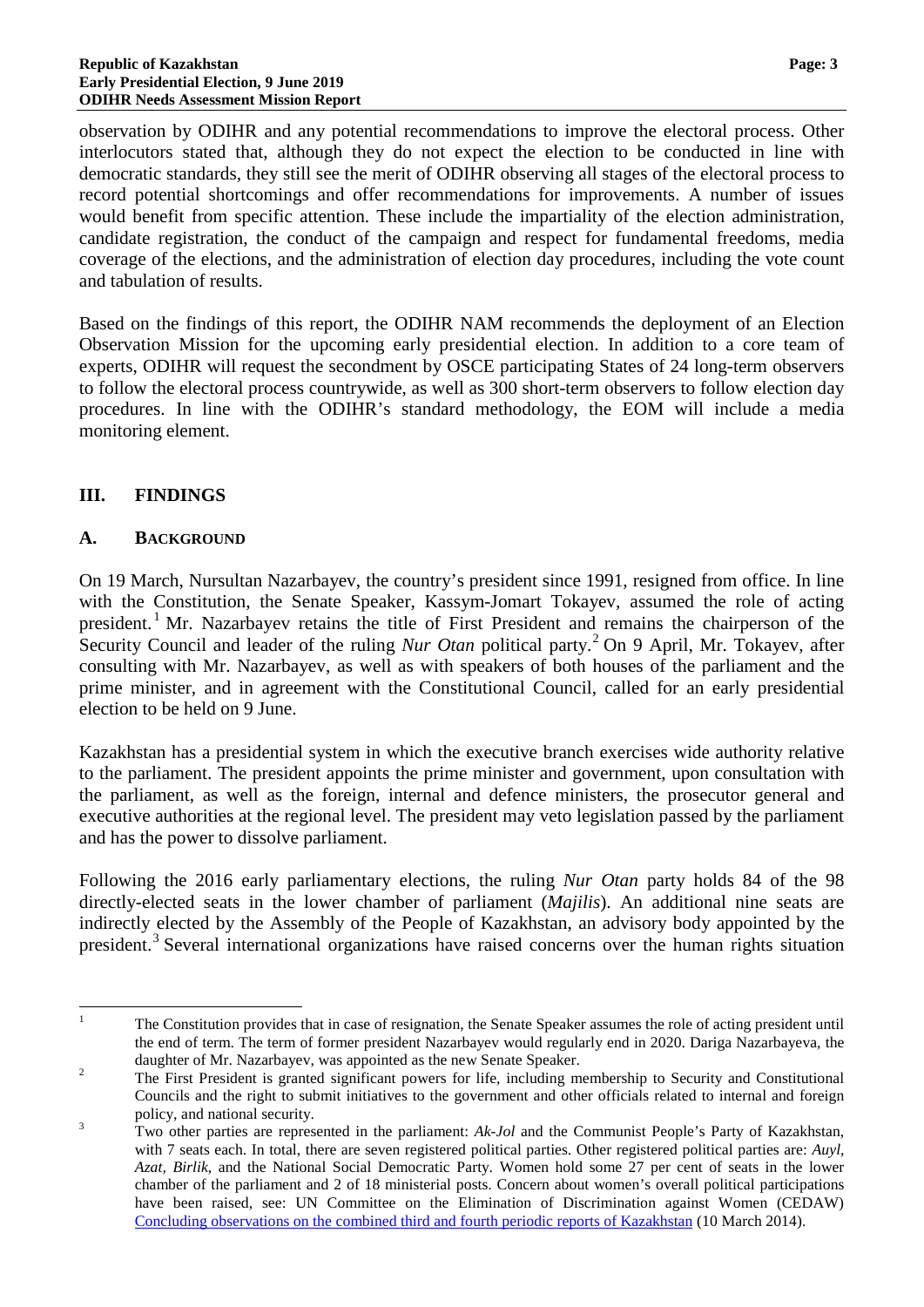and ability to participate in political life in Kazakhstan.<sup>[4](#page-5-1)</sup> In an address to the nation, Mr. Tokayev stressed that the election will be free, transparent and fair.<sup>[5](#page-5-2)</sup> This was reiterated by the authorities met with by the ODIHR NAM. The upcoming election will be the sixth consecutive direct national election to be called early.

ODIHR has observed nine elections in Kazakhstan since 1999.<sup>[6](#page-5-3)</sup> The ODIHR Election Observation Mission for the 2015 early presidential election found that "preparations for the 26 April election were efficiently administered, however, necessary reforms for holding genuine democratic elections still have to materialize. The predominant position of the incumbent and the lack of genuine opposition limited voter choice. A restricted media environment stifled public debate and freedom of expression. Election day generally proceeded in an orderly manner, but serious procedural deficiencies and irregularities were noted throughout the voting, counting and tabulation processes".

#### <span id="page-5-0"></span>**B. LEGAL FRAMEWORK AND ELECTORAL SYSTEM**

The legal framework for presidential elections includes the Constitution, the Constitutional Law on Elections (Election Law), and regulations of the Central Election Commission (CEC).<sup>[7](#page-5-4)</sup> Kazakhstan is a party to major international and regional instruments related to the holding of democratic elections.<sup>[8](#page-5-5)</sup>

Following amendments to the Constitution in 2017, mainly related to the transfer of certain powers from the president to the government, the Election Law was amended in 2017 and 2018. The amendments included changes related to candidate rights and registration, voter registration and the structure of lower-level election administration.<sup>[9](#page-5-6)</sup> Some of these changes aim to address past ODIHR recommendations. However, many previous ODIHR priority recommendations remain unaddressed, including those related to freedoms of assembly, association and expression, as well as to the impartiality of election administration, candidate rights and registration, and media environment. A number of ODIHR NAM interlocutors raised concerns about the enforcement of the overall legal framework, especially regarding the right to stand in the presidential election, as well as the exercise of fundamental freedoms. [10](#page-5-7)

The president is directly elected for a five-year term by an absolute majority. If no candidate receives above 50 per cent of the votes cast, a second round between the two candidates with the highest number of votes is held within two months. In the second round, the candidate who receives the higher number of votes is elected.

<span id="page-5-1"></span><sup>&</sup>lt;sup>4</sup> See, for example, UN Human Rights Committee (CCPR) Concluding observations on the second periodic report  $\frac{6}{5}$  See the 9 April Address of the president to the nation.<br>
See <u>the 9 April Address of the president to the nation</u>.<br>
See <u>previous ODIHR election reports on the Republic [of Kazakhstan](http://docstore.ohchr.org/SelfServices/FilesHandler.ashx?enc=6QkG1d%2fPPRiCAqhKb7yhsnVLXh7tWotjakJ2A4dlu%2fy2qfDftERdCyCiDGloD6fvzZPyCZ0wxIQtC5PKOS88usA9KTALCc%2bvYBxRUcrhBBAppOyS%2foU4aLnMIOYiy%2blt)</u>.<br>
Other relevant laws inclu

<span id="page-5-2"></span>

<span id="page-5-3"></span>

<span id="page-5-4"></span>Criminal Code, the Administrative Offences Code, the Law on Peaceful Assemblies, and various local regulations

<span id="page-5-5"></span>related to public assemblies.<br><sup>8</sup> Including the 1966 International Covenant on Civil and Political Rights (ICCPR), 1979 Convention for Elimination of All Forms of Discrimination against Women, 1965 International Convention on the Elimination of All Forms of Racial Discrimination, 2003 Convention against Corruption, 2006 Convention on the Rights of Persons with Disabilities (CRPD), and the 2002 Convention on the Standards of Democratic Elections, Electoral

<span id="page-5-6"></span>Rights and Freedoms in the Member States of the Commonwealth of Independent States.<br><sup>9</sup> Changes related to the eligibility to stand harmonize provisions of the Election Law with the Constitution. Other changes include additional mechanisms for cross-checking voter registration data, determining the start date of

<span id="page-5-7"></span>the campaign, and increasing the amounts for campaign deposit by candidates.<br><sup>10</sup> See, for example, UN CCPR [Concluding observations on the second periodic report of Kazakhstan](http://docstore.ohchr.org/SelfServices/FilesHandler.ashx?enc=6QkG1d%2fPPRiCAqhKb7yhsnVLXh7tWotjakJ2A4dlu%2fy2qfDftERdCyCiDGloD6fvzZPyCZ0wxIQtC5PKOS88usA9KTALCc%2bvYBxRUcrhBBAppOyS%2foU4aLnMIOYiy%2blt) (9 August 2016), particularly paragraphs 51-53.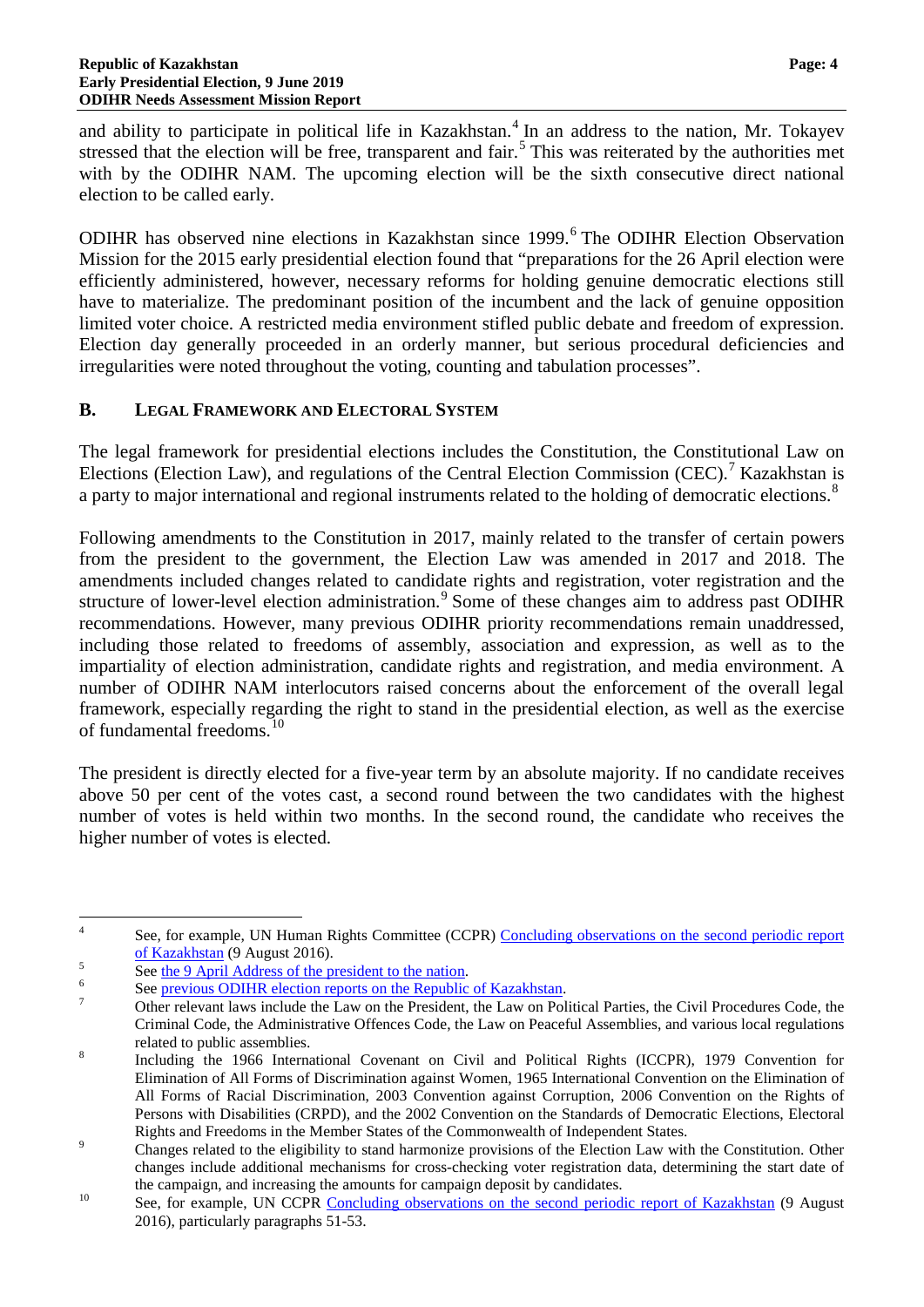#### <span id="page-6-0"></span>**C. ELECTION ADMINISTRATION**

The election administration is three-tiered, comprising of the CEC, 232 Territorial Election Commissions (TECs), and 9,970 Precinct Election Commissions (PECs).<sup>[11](#page-6-2)</sup> Three of seven members of the CEC and some 67 per cent of all lower-level commissioners are women.

All commissions are formed for five years and consist of seven members.<sup>[12](#page-6-3)</sup> The CEC chairperson and two members are appointed by the president (incumbents were appointed on 30 September 2016), while the lower and upper chambers of parliament each appoint two members (last appointments were in 2017 and 2018). Members of lower-level commissions are selected by local councils (*Mashlikhats*), based on nominations from political parties. In January 2019, the new lower-level commissioners were appointed, following the expiration of the mandates of previous commissioners. The CEC informed the ODIHR NAM that the new commissions are composed of about 40 per cent new members, and that a comprehensive training programme focused on new members has been developed to cover election day proceedings, as well as participation of voters with disabilities. Several ODIHR NAM interlocutors raised concerns about the impartiality of lower-level commissions and the consistent implementation of election day procedures, including voting, counting and tabulation processes.

The CEC is responsible for the overall conduct of the election, including the registration of candidates and maintenance of the nationwide voter list. It is also in charge of campaign finance oversight. The CEC informed the ODIHR NAM that the election calendar is adopted and that preparations for the election are ongoing, including the appointment of the Linguistic Commission, which is responsible for testing the state language proficiency of prospective candidates (see *Candidate Registration*).<sup>[13](#page-6-4)</sup> The CEC website provides a range of election-related information to the public.

#### <span id="page-6-1"></span>**D. VOTER REGISTRATION**

All citizens over 18 years of age have the right to vote, except those declared incompetent by a court or those serving prison sentences, irrespective of the gravity of the crime.<sup>[14](#page-6-5)</sup> Voter registration is passive and several changes have been introduced since the last elections, with an aim to address some previous ODIHR recommendations. The primary change is that city councils (*Akimats*) are now tasked to compile voter lists based exclusively on data from the state civil register, instead of data from various state databases. The city councils submit data about registered voters to the respective TEC twice a year, electronically and in hardcopy. The TECs cross-check this data with information they receive from the CEC, which maintains a nationwide electronic voter list. In case of discrepancies between the nationwide voter list and the state civil register, the TEC may request the city councils to make changes. The CEC informed the ODIHR NAM that by 2020 it is envisioned to have a functional unified and centralized state register of voters. According to the CEC, there are some 11.8 million voters.

<span id="page-6-3"></span>

<span id="page-6-2"></span><sup>&</sup>lt;sup>11</sup> In addition, 65 PECs will be established abroad, in 51 countries.<br><sup>12</sup> Except for PECs, where the 2018 amendments to the Election Law determine 5 to 7 PEC members for polling stations with less than 2,000 voters, and between 7 to 11 PEC members, for polling stations with more than 2,000

<span id="page-6-4"></span>voters. The number of PEC members should be odd.<br><sup>13</sup> See [electoral calendar,](https://www.election.gov.kz/rus/news/acts/index.php?ID=4628) adopted by the CEC on 10 April 2019. On 19 April, after consultations with the Ministry of Education and Science, the Ministry of Information and Social Development, and the rectors of leading universities in the country, the CEC appointed the Linguistic Commission and issued rules on testing of language

<span id="page-6-5"></span>abilities of prospective candidates.<br>
14 See also the 19 January 2018 Report of the UN Special Rapporteur on the rights of persons with disabilities on [her mission to Kazakhstan,](https://documents-dds-ny.un.org/doc/UNDOC/GEN/G18/014/75/PDF/G1801475.pdf?OpenElement) paragraphs 55 and 91.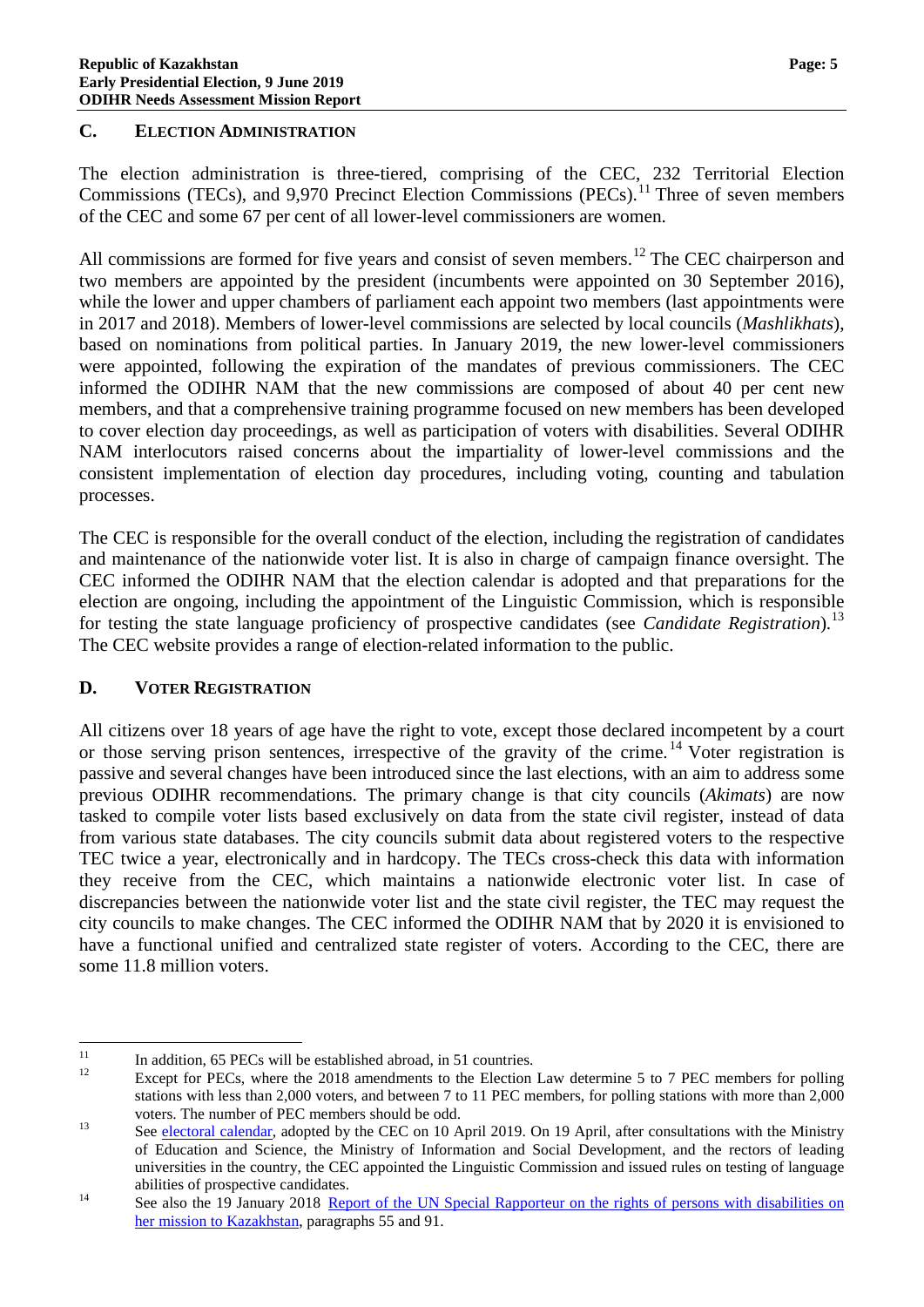Extracts of the voter lists will be forwarded by the city councils to the PECs 20 days before the election and will be made available at polling stations for public scrutiny. Voters may verify their data and polling location by visiting a respective PEC, calling hotlines established for that purpose, or through an email system. Eligible voters not included in the voter list, and who can prove their residence within the precinct, can be added to the lists before or on election day.

No later than 30 days before election day, citizens who will be away from their registered residence on election day may apply to be temporarily included in the voter list at their temporary location. In addition, within two weeks before election day, voters may apply for an Absentee Voting Certificate (AVC), which allows them to vote in any polling station outside the city, town or village where they are registered.<sup>[15](#page-7-1)</sup> The CEC informed the ODIHR NAM that it has made an additional regulation to specify the tracking of issued and used AVCs, in line with a previous ODIHR recommendation.

While the CEC informed the ODIHR NAM of several efforts to increase the accuracy of voter lists, some ODIHR NAM interlocutors noted concerns about the procedures for AVCs and election day registration, which could raise the possibility of multiple voting.

#### <span id="page-7-0"></span>**E. CANDIDATE REGISTRATION**

Presidential candidates can be nominated by public associations, including political parties. The 2018 amendments to the Election Law, removed the possibility for candidates to be self-nominated. In addition to having the right to vote, prospective candidates are required to be citizens by birth, at least 40 years old, fluent in the Kazakh language, and officially resident in Kazakhstan for the last 15 years. Following the 2017 amendments to the Constitution and Election Law, candidates are also required to have a higher education and at least five years of experience in either public service or elected office. Many ODIHR NAM interlocutors expressed concern that the new candidacy requirements are unreasonable and discriminatory and would likely stifle already restrictive grounds for persons to be able to stand. Some interlocutors informed the ODIHR NAM that they have requested clarifications from the CEC on certain parts of the candidate registration process, including on eligibility criteria.

Following the eligibility verification of nominees, which ends on 28 April, the process of registration starts, lasting until 11 May. The first step of this process is support signature collection. Each nominee should collect signatures from at least one per cent of the total number of registered voters (118,140 for this election), equally representing at least two thirds of the regions and cities of 'national significance' and the capital. In addition, they need to pay a deposit of some EUR 5,000 for this election and present tax declarations for themselves and their spouse.<sup>[16](#page-7-2)</sup> Completed signature sheets are submitted to the respective TECs for verification. The TECs have five days to check the authenticity of signatures and submit results to the CEC.

Several ODIHR NAM interlocutors commended the CEC for shortening the time for verifying the signatures, effectively leaving more time for signature collection. However, some noted that the signature collection process is still challenging due to the geographical size of the country. Interlocutors also voiced concerns that the process of signature verification may lack transparency. While the CEC has issued guidance to the TECs on which signatures should be deemed invalid, it was unclear whether this would be binding.

<span id="page-7-1"></span><sup>&</sup>lt;sup>15</sup> Voters can also vote in rest homes, hospitals or other medical centres, in remote places, in pre-trial detention centres, in consular offices and state agencies abroad, in military units and on ships-at-sea, at specially established

<span id="page-7-2"></span>polling stations. In these cases, the voter lists are finalized the day before the election.<br><sup>16</sup> The deposit is 2,125,000 Kazakhstan *Tenge* (KZT) and is based on 50-times minimum wage; approximately EUR  $1 = KZT$  426. The deposit is returned to those who obtain at least five per cent of votes.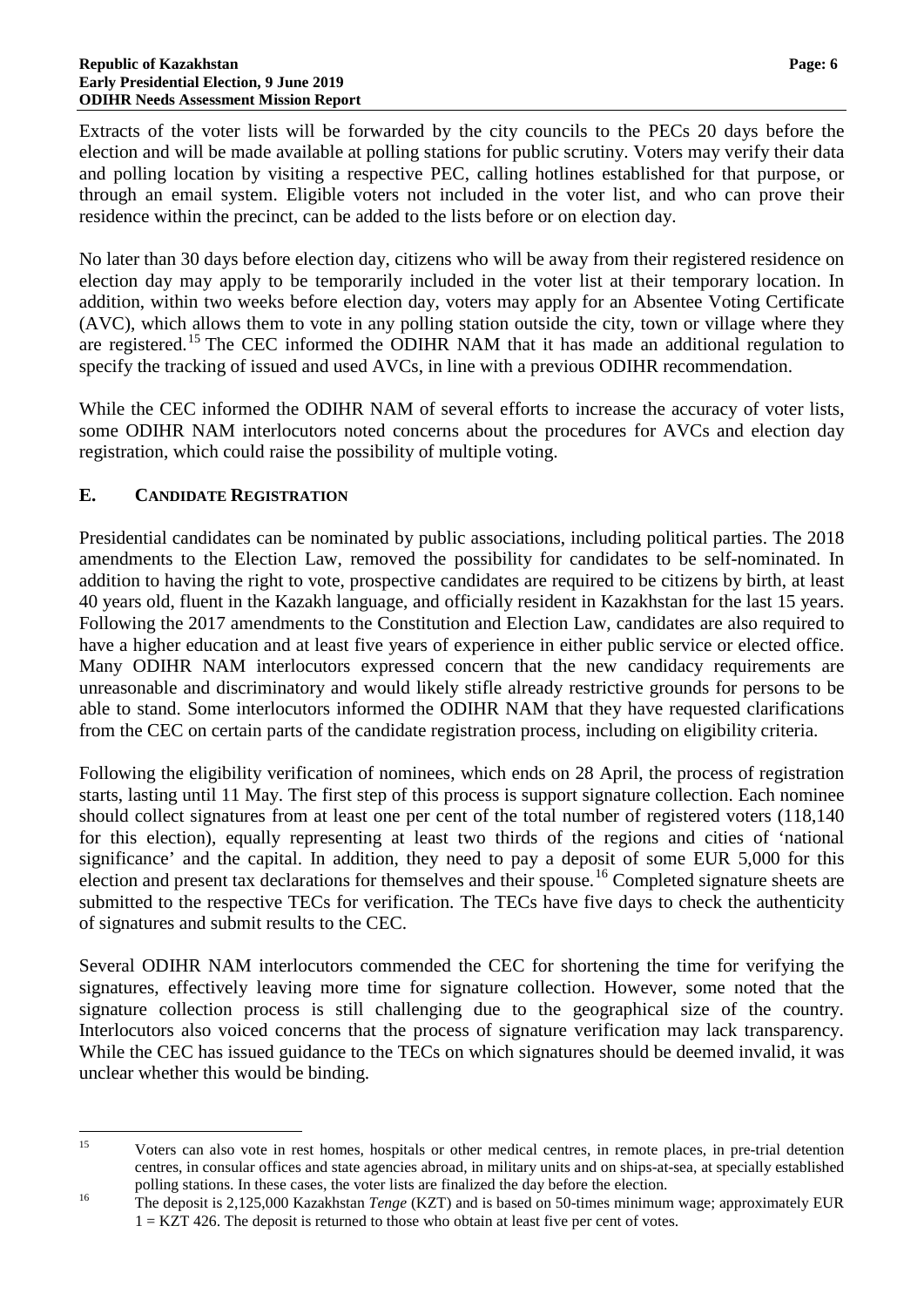In addition, prospective candidates need to pass a language test, consisting of an examination of reading, writing and speaking abilities. For this purpose, the CEC established the Linguistic Commission, an independent body tasked to provide its conclusions to the CEC who make the final decision on candidatures. Several ODIHR NAM interlocutors expressed concerns about the composition of the Linguistic Commission, as well the criteria for assessing language skills.

All three parliamentary parties stated their intention to nominate candidates for the upcoming election. [17](#page-8-2)

#### <span id="page-8-0"></span>**F. CAMPAIGN AND CAMPAIGN FINANCE**

The recent changes to the Election Law introduced a uniform start to the campaign, which will begin once candidate registration is finished on 11 May. The campaign lasts until midnight on 7 June, when a silence period starts. The Election Law guarantees the right to conduct an unimpeded campaign for or against any candidate. The Law on Peaceful Assemblies includes rules on the holding of public assemblies. In particular, it requires advance approval, rather than notification, for meetings. There are designated places for campaign events in each city. Some ODIHR NAM interlocutors noted that this system can restrict freedom of peaceful assembly and may reduce the ability of candidates to conduct an effective campaign.<sup>[18](#page-8-3)</sup>

Political parties met with by the ODIHR NAM informed that, once their candidates are selected and registered, they will conduct a nationwide campaign for them, primarily through meetings with citizens and by disseminating materials, but also increasingly using social media and the Internet. Some ODIHR NAM interlocutors voiced concerns about potential abuse of state resources during the campaign, including pressure on public sector employees and students.

To finance their campaign, candidates can use public and private funds. The amount that candidates can spend may not exceed 12,000 times the minimum wage (some EUR 1.12 million). Candidates can accept donations from citizens and organizations, up to 15,000 times the minimum wage.<sup>[19](#page-8-4)</sup> Foreign and anonymous donations are prohibited. Candidates are obliged to open dedicated bank accounts for campaign finance and banks should notify the CEC if the spending limit is exceeded. Five days after the announcement of the election results, candidates are obliged to submit a report on their campaign finance to the CEC, which is published on the CEC website. No ODIHR NAM interlocutors raised concerns related to campaign finance and its transparency.

#### <span id="page-8-1"></span>**G. MEDIA**

Freedom of expression, media freedom and the right of access to information are guaranteed in the Constitution, but the legal framework for media contains a number of restrictive provisions. The Criminal Code contains penalties for defamation and insult and provides special protection for the president and his family and public officials. The Criminal Code also contains a provision on incitement of social, national and religious discord, and on spreading false information, with a penalty of up to 20 and 10 years of imprisonment, respectively. The Committee for Communication, Informatization and Information (Media Committee) under the Ministry of Information and Social Development is responsible for overseeing broadcast media and granting broadcasting licenses. The

<span id="page-8-2"></span> <sup>17</sup> On 23 April, the Congress of *Nur-Otan* party nominated Kassym-Jomart Tokayev, acting president, as its candidate for the upcoming election.<br><sup>18</sup> See also, <u>16 June 2015 Report</u> of the UN Special Rapporteur on the rights to freedom of peaceful assembly and of

<span id="page-8-3"></span>

<span id="page-8-4"></span>association.<br><sup>19</sup> The CEC informed the ODIHR NAM that it will determine the amount of public funds for candidates at its session on 25 April. In 2015, candidates were entitled to at least KZT 7 million.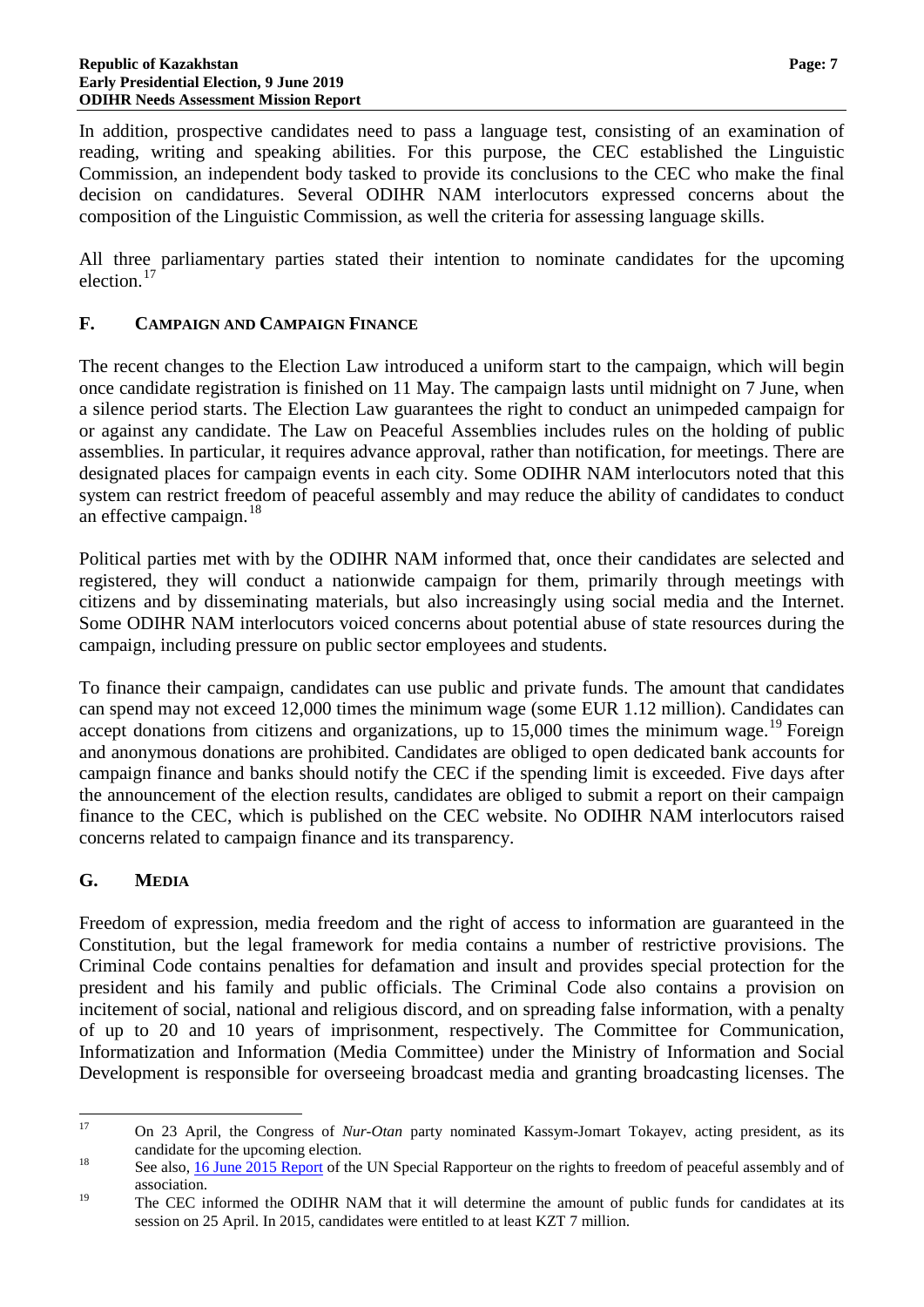2015 amendments to the Law on Communication gives authority to the Media Committee, as well as Prosecutor General, to block websites and ban media outlet operation, without a court decision.<sup>[20](#page-9-2)</sup> Many ODIHR NAM interlocutors opined that these restrictions generate self-censorship. The OSCE Representative on Freedom of Media (RFoM), on several recent occasions, has stressed that "blocking of news website and detention of journalists in Kazakhstan is of grave concern". [21](#page-9-3)

The Election Law provides equal access for candidates to state-funded airtime and print space, as well as the right to purchase additional airtime and space. Each candidate is entitled to 15 minutes of free airtime on television, 10 minutes of free airtime on radio, and 2 free articles in newspapers. For paid advertisement, all media are obliged to provide the price list of paid advertisements to the CEC, no later than 10 days after the election is announced. The CEC has also developed rules for organizing debates between candidates during the campaign in media.

Television is widely considered to be the main source of political news. Most media are privately owned, but several ODIHR NAM interlocutors questioned their capacity to provide balanced political coverage, taking also into account that they receive significant funds from the state budget. $^{22}$  $^{22}$  $^{22}$ 

#### <span id="page-9-0"></span>**H. COMPLAINTS AND APPEALS**

The complaints and appeals process is primarily regulated by the Election Law, as well as the Civil Procedures Code and the Law on Procedures for Consideration of Petitions by Individuals and Legal Entities. Election-related complaints may be filed by all electoral participants with either the superior election commission or the courts within ten days of the decision, action or inaction. Courts must consider complaints within five days or immediately if submitted less than five days before the election. Election commissions have three days for consideration of complaints. Decisions can be further appealed by all electoral participants. Appeals against CEC decisions on candidate registration can be made to the Supreme Court within ten days from the denial of registration, whose decisions are final. Allegations of election offenses can also be filed with public prosecutors, who are proactively monitoring media, the Internet and social media networks to ensure compliance with the law.

Final election results may be appealed to the Constitutional Council within ten days of the announcement by a limited number of complainants, including the president, speakers of both houses of parliament, or at least one fifth of the members of parliament and the prime minister.

#### <span id="page-9-1"></span>**I. ELECTION OBSERVATION**

The Election Law provides for citizen and international observation of elections. Citizen observers may be nominated by public associations and non-profit organizations. Candidates are entitled to have proxies who enjoy similar rights as observers, and, in addition, can also request recounts of results in a polling station.

There is no formal accreditation procedure for citizen observers, who are required to present a letter from their nominating organization and their identification document to the election commission

<span id="page-9-2"></span><sup>&</sup>lt;sup>20</sup> According to some [media organizations,](http://www.adilsoz.kz/politcor/show/id/243) there were more than 100 blocked and closed websites and media outlets in 2018, without court decision. Also, around 100 journalists were subject to arrest, detention and sanctions in 2018, mostly for reporting on social issues and criminal cases.<br>
21 See OSCE RFoM statements from [27 February 2019,](https://www.osce.org/representative-on-freedom-of-media/412628) as well on [5 April 2018.](https://www.osce.org/representative-on-freedom-of-media/376966%20-%205%20April%202018) See also UN CCPR Concluding

<span id="page-9-3"></span>[observations on the second periodic report of Kazakhstan](http://docstore.ohchr.org/SelfServices/FilesHandler.ashx?enc=6QkG1d%2fPPRiCAqhKb7yhsglff%2fiazrVw%2bcyfdY9GxZ5QkEBP2cneNs2YjJsz660CWBV%2fwg5VYBR%2f4pywlhMDlADniFM9MHVbYb%2bYRPQRz1a3mNF%2fthNx4oUQAHt9XnNLv7FfK2XY5zWgvW%2f5IBIQAQ%3d%3d) (9 August 2016), paragraph 49.<br>22 According to some ODIHR NAM interlocutors, some EUR 150 million from state budget is allocated to the

<span id="page-9-4"></span>media annually.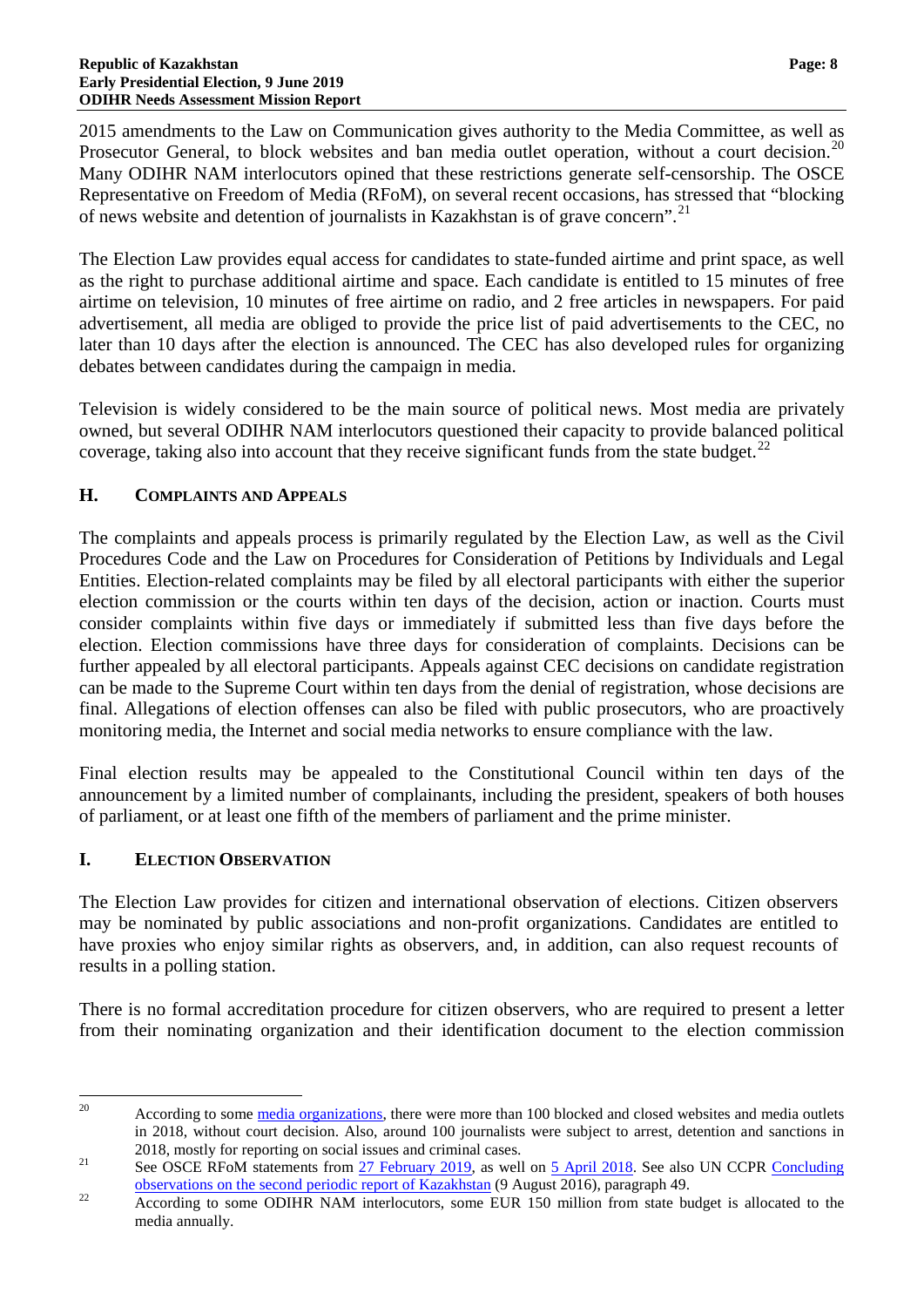where they observe. The authorities informed the ODIHR NAM that the invitation to observe the upcoming election was sent to several international organizations.

#### <span id="page-10-0"></span>**IV. CONCLUSIONS AND RECOMMENDATIONS**

Most ODIHR NAM interlocutors emphasized the value of an ODIHR election observation activity for this election. Representatives of state institutions stressed their intention to conduct the electoral process transparently, in adherence to international standards for democratic elections, and welcomed observation by ODIHR and any potential recommendations to improve the electoral process. Other interlocutors stated that, although they do not expect the election to be conducted in line with democratic standards, they still see the merit of ODIHR observing all stages of the electoral process, to record potential shortcomings and offer recommendations for improvements. A number of issues would benefit from specific attention. These include the impartiality of the election administration, candidate registration, the conduct of the campaign and respect for fundamental freedoms, media coverage of the elections, and the administration of election day procedures, including the vote count and tabulation of results.

Based on the findings of this report, the ODIHR NAM recommends the deployment of an Election Observation Mission for the upcoming early presidential election. In addition to a core team of experts, ODIHR will request the secondment by OSCE participating States of 24 long-term observers to follow the electoral process countrywide, as well as 300 short-term observers to follow election day procedures. In line with the ODIHR's standard methodology, the EOM will include a media monitoring element.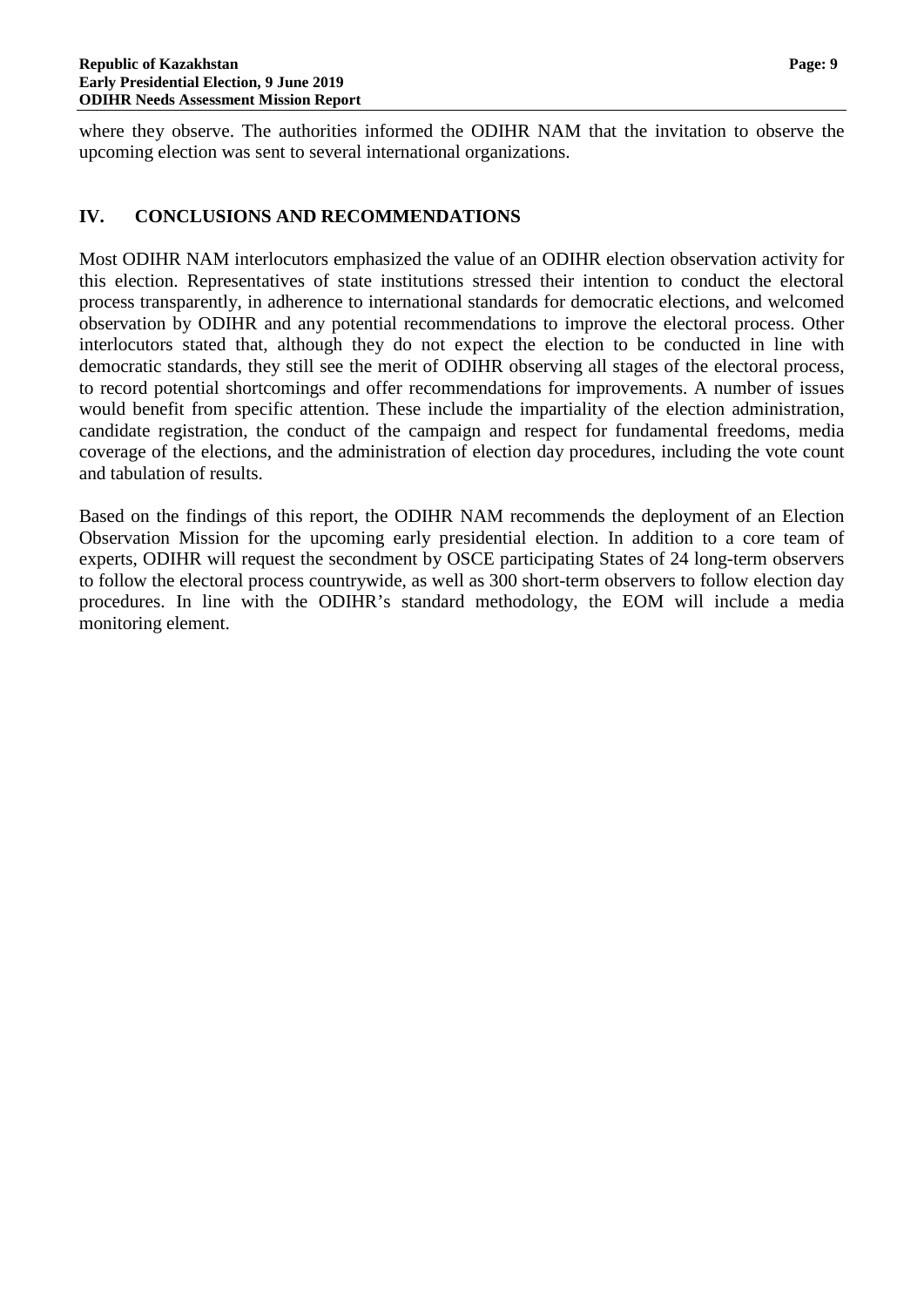#### <span id="page-11-0"></span>**ANNEX: LIST OF MEETINGS**

#### **Ministry of Foreign Affairs**

Anuar Ahmetov, Head, Department for Europe Erzhan Kistafin, Head, Administration Department Marlen Kalambayev, Head, European Division Zhaslan Nurtazin, Counsellor, Department for Europe

#### **Central Election Commission**

Berik Imashev, Chairperson Konstantin Petrov, Deputy Chairperson Zauresh Baimoldina, Member Sabila Mustafina, Secretary

#### **Supreme Court**

Aigul Kidirbaeva, Chairperson, Specialized Court Division Raushan Isabekova, Secretary, Specialized Court Division Erbol Ismailov, Judge Gulnara Huanova, Head, International Relations Department and Protocol

#### **Prosecutor General**

Andrey Lukin, Deputy Prosecutor General Aidos Chormanov, Head, Department for Administrative Cases Nurdaulet Suindikov, Deputy Head, Department for Socio-Economic Cases Galymzhan Koigeldiev, Head, Department for International Co-operation Aibek Nurakhmetov, Deputy Head, Department for International Co-operation Arsen Rahimkulov, Aide to Prosecutor General

#### **Committee of Communications and Information**

Mikhail Komissarov, Deputy Chairperson Kairat Baibolding, Head, Civil Society Department Asel Syzdykova, Head, Department for International Co-operation

#### **Media**

Aigul Adilova, Director of News and Analytical Programmes, Khabar 24 TV Anar Bekbassova, Freelance Journalist Ainur Koskina, Freelance Journalist Olga Tsoy, Director, Khabar 24 TV Zhaniya Urankoeva, Sputnik Kazakhstan

#### **Political Parties**

Aigul Zhumabayeva, Chief of Staff, Parliamentary faction, *Ak-Jol* Assem Akkozha, Head, International Department, *Ak-Jol* Viktor Smirnov, Chief of Staff, Communist People's Party of Kazakhstan Dastaibek Mukanov, Lawyer, Communist People's Party of Kazakhstan Svetlana Yeremeeyeva, Trainer, Communist People's Party of Kazakhstan Maulen Ashimbayev, First Deputy Chairman, *Nur Otan* Farkhad Kuanganov, Ideology Secretary, *Nur Otan* Madi Ospanov, Chief of Staff, *Nur Otan* Ersain Ospanov, Deputy Chief of Staff, *Nur Otan*